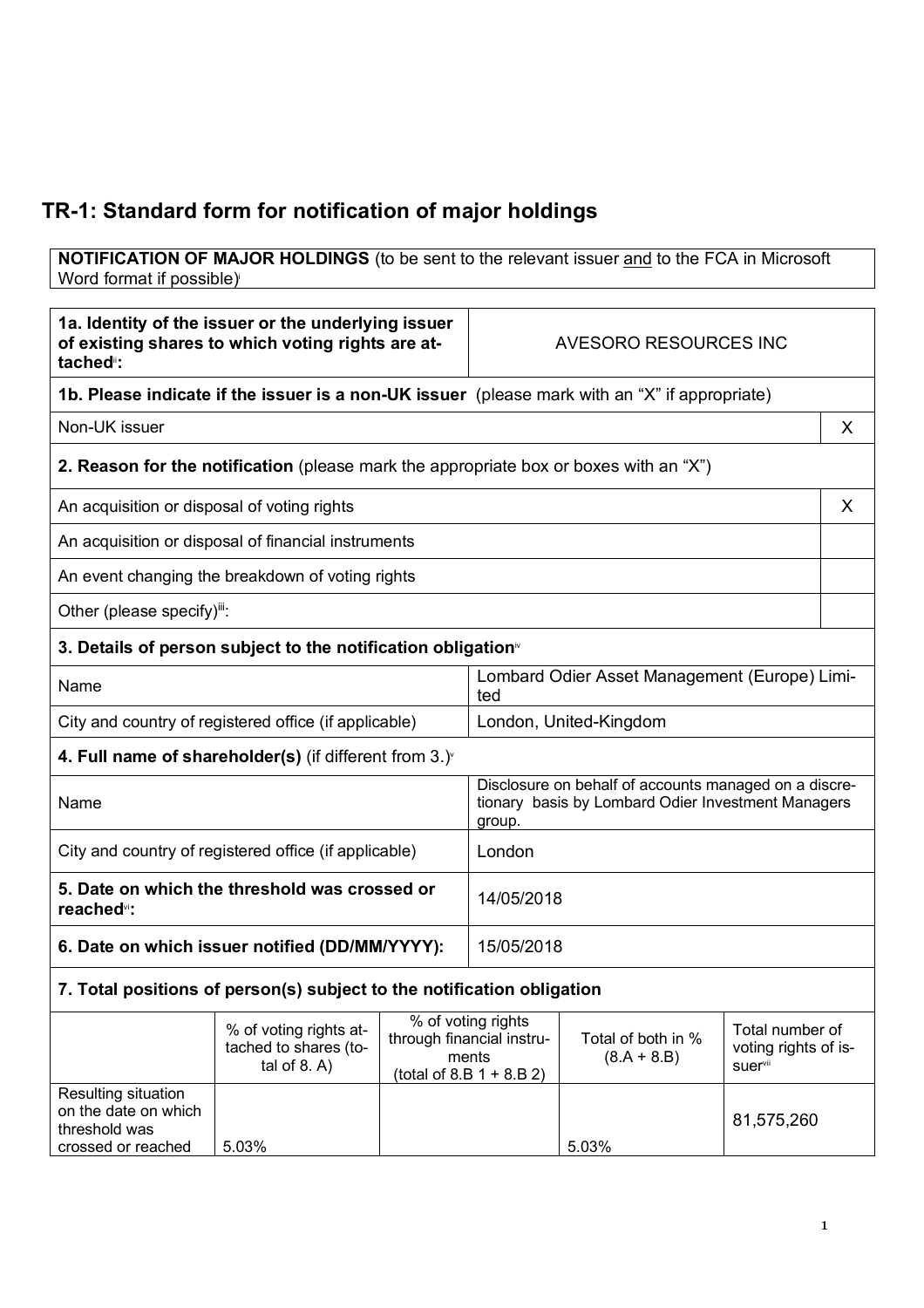| Position of previous<br>notification (if<br>applicable) | 4.91% |  | 4.91% |  |
|---------------------------------------------------------|-------|--|-------|--|
|---------------------------------------------------------|-------|--|-------|--|

## **8. Notified details of the resulting situation on the date on which the threshold was crossed or reached**viii

## **A: Voting rights attached to shares Class/type of shares** ISIN code (if possible) **Number of voting rights**<sup>\*</sup> **1** % of voting rights **Direct** (Art 9 of Directive 2004/109/EC) (DTR5.1) **Indirect** (Art 10 of Directive 2004/109/EC)  $(DTR5.2.1)$ **Direct** (Art 9 of Directive 2004/109/EC) (DTR5.1) **Indirect** (Art 10 of Directive 2004/109/EC)  $(DTR5.2.1)$  $CA05366A3029$   $|4,105,448$   $|5.03\%$ **SUBTOTAL 8. A**  $\begin{array}{|c|c|c|c|c|} \hline \textbf{0} & 4,105,448 & \textbf{1} & 5.03\% \hline \end{array}$

| B 1: Financial Instruments according to Art. 13(1)(a) of Directive 2004/109/EC (DTR5.3.1.1 (a)) |                               |                                                     |                                                                                                        |                    |
|-------------------------------------------------------------------------------------------------|-------------------------------|-----------------------------------------------------|--------------------------------------------------------------------------------------------------------|--------------------|
| Type of financial in-<br>strument                                                               | <b>Expiration</b><br>$date^x$ | Exercise/<br><b>Conversion Period</b> <sup>xi</sup> | <b>Number of voting rights</b><br>that may be acquired if<br>the instrument is<br>exercised/converted. | % of voting rights |
|                                                                                                 |                               |                                                     |                                                                                                        |                    |
|                                                                                                 |                               |                                                     |                                                                                                        |                    |
|                                                                                                 |                               |                                                     |                                                                                                        |                    |
|                                                                                                 |                               | <b>SUBTOTAL 8. B 1</b>                              |                                                                                                        |                    |

| B 2: Financial Instruments with similar economic effect according to Art. 13(1)(b) of Directive<br>2004/109/EC (DTR5.3.1.1 (b)) |                               |                                                          |                                                     |                            |                    |
|---------------------------------------------------------------------------------------------------------------------------------|-------------------------------|----------------------------------------------------------|-----------------------------------------------------|----------------------------|--------------------|
| <b>Type of financial</b><br>instrument                                                                                          | <b>Expiration</b><br>$date^x$ | Exercise/<br><b>Conversion Pe-</b><br>riod <sup>xi</sup> | <b>Physical or</b><br>cash<br><b>settlement</b> xii | Number of<br>voting rights | % of voting rights |
|                                                                                                                                 |                               |                                                          |                                                     |                            |                    |
|                                                                                                                                 |                               |                                                          |                                                     |                            |                    |
|                                                                                                                                 |                               |                                                          |                                                     |                            |                    |
|                                                                                                                                 |                               |                                                          | <b>SUBTOTAL</b><br>8.B.2                            |                            |                    |